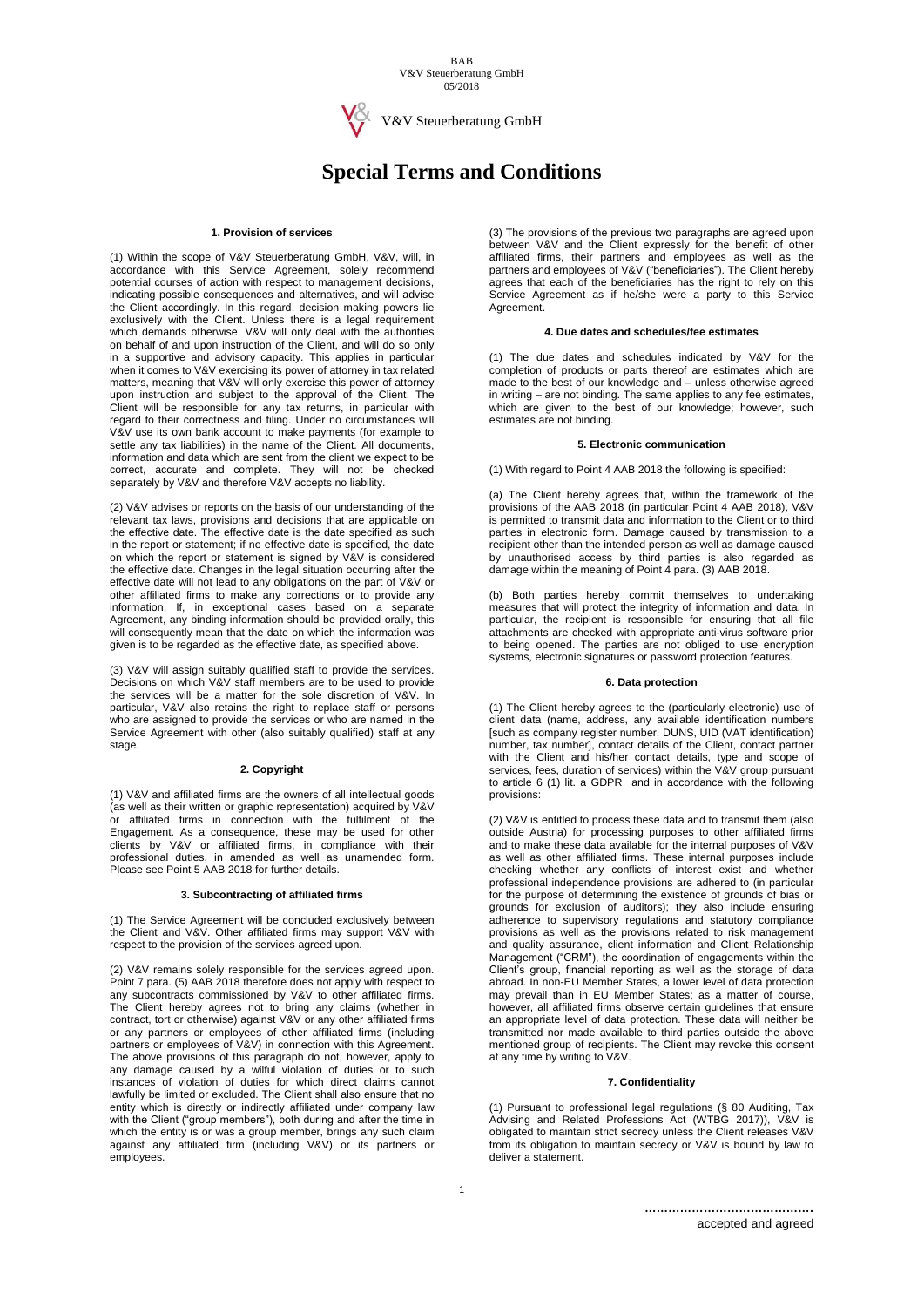(2) Unless previous written consent has been obtained from V&V, the Client shall not disclose to any third parties any confidential information or documents (in particular the provisions of this Service Agreement and the fees agreed upon as described in it) received by the Client from V&V within the context of the provision of services, unless (and only to the extent necessary) bound to do so by law. Before doing so, the Client is particularly to ensure that any references to V&V or affiliated firms are removed.

(3) In accordance with § 80 para. 4 no. 2 WTBG 2017, the Client expressly releases V&V from the obligation to maintain secrecy in the following instances: (i) Use of data for those purposes set out under Point 5; (ii) Disclosure of confidential information and documents to advisors as well as other third parties assigned by the Client, any subcontractors of V&V commissioned for the completion of the Engagement as well as any legal advisors, insurance companies or insurance brokers of V&V; (iii) Disclosure of confidential information and documents if V&V is required to disclose such information due to Austrian or foreign legal provisions, other regulations (such as rules of professional conduct) or decrees made by the authorities; (iv) V&V is further entitled to use the name of the Client and the products and services provided in accordance with the Service Agreement as a reference for other clients or potential clients.

(4) With respect to the use and disclosure of products and any professional statements made by V&V, reference is made to Point 5 AAB 2018 as well as to Point 1 (Provision of services) of this document. This provision of AAB 2018 further applies to the disclosure of any information or documents related to the Engagement (in particular to the terms and conditions of the Service Agreement and the fees agreed as described in it) which the Client has received from V&V.

(5) The consultancy services are, however, provided by V&V exclusively for the benefit of the Client and for those purposes of the Client as set out in writing to V&V; they are not appropriate for the purposes of third parties and third parties may not rely upon them. The Client agrees to indemnify and hold harmless V&V as well as any other affiliated firms and their respective partners and employees against any claims made by any third party which has not signed a general Hold Harmless Agreement and Release Agreement (submitted by V&V) entered into with V&V, any other affiliated firms and their staff. This Point 7 para. (5) remains unaffected by the provisions of the following paragraphs.

(6.1.) If the Client is an audit client of V&V or of an affiliated firm and if the Client is registered with the U.S. Securities and Exchange Commission (SEC), or if the Client is an affiliate (within the meaning of the SEC regulations on auditor independence) of a company registered with the SEC and audited by V&V or by another affiliated firm (i.e. if the SEC rules on auditor independence are applicable to our services), paras 6.2.-6.4. below apply.

(6.2.) Both the Client and any party authorised by the Client may, as an exception, disclose to third parties all information and documents in connection with tax consultancy services provided by V&V with regard to the tax treatment and structuring of transactions within the meaning of Rule 3522 of the United States Public Company Accounting Oversight Board ("PCAOB"). This is referred to as "disclosure permissible pursuant to PCAOB Rule 3522", with such services being referred to as "3522 tax consultancy services". This provision applies in deviation from Point 5 (1) AAB 2018 or from any other applicable provisions of this Agreement.

(6.3.) In the event that, within the framework of a disclosure pursuant to PCAOB Rule 3522, the Client should make available to third parties the 3522 tax consultancy services provided by V&V – in particular any statements, expert opinions, tax returns or other associated documents and information ("Engagement results") – the Client shall do as follows: (a) Provide V&V with the name and the address of the third party as well as a list of the information and documents disclosed; (b) Inform the third party recipient of the above mentioned information and documents in writing that under no circumstances may he/she or any other third parties rely upon the consultancy services provided for the Client, that such services are exclusively intended for the purposes of the Client and that, in relation thereto, V&V accepts no liability or responsibility towards him/her or any other third parties; and (c) Undertake all efforts to obtain from the recipient of the aforementioned information and documents written consent to a general Hold Harmless Agreement and Release Agreement (submitted by V&V) entered into with V&V, any other affiliated firm and their partners and staff for any liability obligations, damage, claims, costs, expenditure or court claims resulting from instances in which the third party in question may have relied upon or acted on the basis of any information or documents made available by the Client.

(6.4.) In signing the Service Agreement, the Client hereby confirms to V&V that it has not entered into any confidentiality terms (as stipulated in PCAOB Rule 3522) with any other consultant who provides or has provided tax consultancy services in connection with our activities pursuant to this Service Agreement. Furthermore, the Client hereby agrees to inform V&V if, once V&V has commenced the provision of services, another consultant demands confidentiality terms (as stipulated in PCAOB Rule 3522) with regard to our activities pursuant to this Service Agreement; the purpose of this provision is to allow V&V to discontinue its services in order to prevent any violation of the independence of V&V or of any other affiliated firm pursuant to PCAOB Rule 3522.

# **8. Maintenance of independence**

(1) The Client hereby acknowledges that it is possible, in the event that the Client is or becomes an audit client or a company affiliated with an audit client of a V&V firm within the meaning of the applicable independence regulations for auditors, that V&V will no longer be allowed to perform certain services or that certain formalities may have to be adhered to before providing the services (e.g. obtaining prior permission) as well as during or after the termination of the Engagement (e.g. disclosure of non-audit fees).

(2) In order to ensure the auditor independence of V&V and other affiliated firms, V&V will not provide any services that are associated with or bear the risk of jeopardising the independence of V&V or any other affiliated firms as auditors or of violating any professional regulations as well as internal or external standards.

(3) The Client shall provide V&V with any information required for determining the independence status of V&V (especially regarding the issue as to whether the Client or a company affiliated with the Client is an audit client of any firm connected with V&V within the meaning of the applicable independence regulations) and shall, if necessary, immediately inform V&V of any changes to such information.

#### **9. Conflicts of interest**

(1) V&V performs its services for the Client on a purely nonexclusive basis.

(2) V&V provides a wide range of services to a large number of clients, and thus might provide services to companies or organisations which the Client might deem to be affected by a conflict of interest. V&V may also provide services to companies or organisations which might – pursuant to professional guidelines – be deemed to be affected by a conflict of interest. The Client shall therefore inform V&V of any (potential) conflicts of interest with respect to our services which the Client is aware of or becomes aware of.

(3) The Client hereby agrees that, in the event of any (potential) conflict of interest, V&V is entitled to continue providing the services to the Client as well as to other clients, including those which the Client considers to be affected by a conflict of interest or which may be considered to be affected by a conflict of interest. In such instances, V&V shall take appropriate measures in order to settle the (potential) conflict of interest and to maintain secrecy for the duration of the Engagement.

## **10. Limitation of liability**

(1) This limitation of liability as stated in Point 7 AAB 2018 refers to the individual case of damage. The individual case of damage encompasses all consequences arising from a breach of duty without taking into account whether the instances of damage occurred in the course of one year or in a number of successive years: multiple acts or omissions based on the same or similar source of error are deemed to constitute a uniform breach of duty if the matters in question are legally and economically connected to one another. Where a uniform case of damage occurs, such damage remains to be considered an individual case of damage even if such damage arises from a number of breaches of duty. Furthermore, with the exception of cases of wilful misconduct, V&V will not be liable for any lost profits or any collateral, consequential, incidental or similar damage. Liability with respect to third parties is – as far as is legally permissible and where not otherwise negotiated by the parties to the Agreement on an individual basis in relation to the subject of the Agreement – hereby excluded. On a secondary level, liability limitations of V&V in relation to the Client